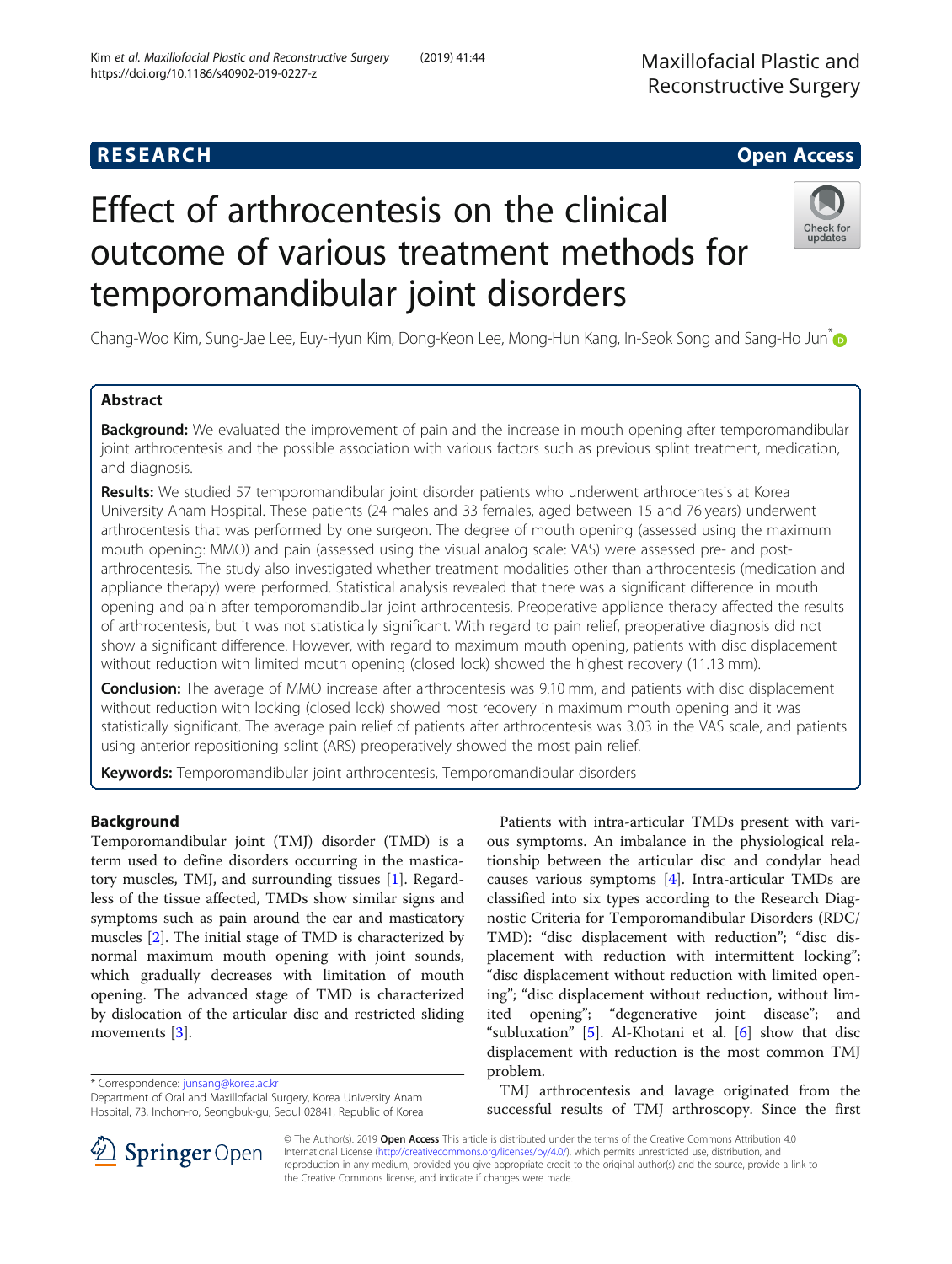publication on arthrocentesis by Nitzan and Dolwick in 1991 [\[7\]](#page-5-0), TMJ arthrocentesis received widespread acceptance, as a minimally invasive surgical procedure for TMDs refractory to other conservative treatments. In order to increase mouth opening and reduce pain, arthrocentesis was performed by inserting two catheters into the upper joint space under local anesthesia and irrigation with saline. This treatment proved to be very effective for disc displacement without reduction with limited mouth opening (closed lock) [\[8](#page-5-0)]. Compared with other surgical procedures, TMJ arthrocentesis has been reported to be effective in reducing pain and increase in mouth opening with low incidence of complications [\[9](#page-5-0)]. Nitzan et al. reported that patients showed a significant increase in mouth opening  $(P < 0.001)$ . Before the procedure, they showed a mean mouth opening of  $24.1 \pm 5.6$  mm that increased to  $42.7 \pm 4 \text{ mm}$  after arthrocentesis. The mean preoperative VAS (visual analog scale) score was  $8.75 \pm 2.82$ , within the scale of 0 to 15, and it decreased significantly ( $P < 0.001$ ) to 2.31  $\pm$  2.55 after the procedure [\[8](#page-5-0)].

Appliance therapy was revealed effective in TMD patients with arthrogenous pain, with the purpose of reducing inflammation and joint load [[10\]](#page-5-0). Zhang et al. reported in their systematic review that splint therapy can increase the MMO and reduce the frequency of pain in TMD patients [[11\]](#page-5-0). Centric relation splint (CRS) and anterior repositioning splints (ARS) are the most common splint used in TMD patients. CRS is the most widely accepted nonsurgical treatment of TMDs which can improve many of the clinical symptoms of TMDs [[12\]](#page-5-0). ARS can be used when the symptoms persist after the CRS application. Many articles have reported the efficacy of ARS for increase mouth opening in the disc displacement patients [[4](#page-5-0), [13,](#page-5-0) [14](#page-5-0)]. However, there is only scarce study about the relationship between splint therapy and arthrocentesis results and they only studied about one type of splint  $[15, 16]$  $[15, 16]$  $[15, 16]$  $[15, 16]$ .

A muscle relaxant affects skeletal muscle function and decreases muscle tones. The decreased muscle tone can prevent the unnecessary forces that affect the TMJ, thus reducing the pain and giving stability to surrounding tissues. The muscle relaxants are believed to action by treating either spasticity secondary to upper motor neuron syndromes or muscular pain and spasms secondary to peripheral musculoskeletal conditions [\[17](#page-5-0)]. There are only few articles studied about the relationship between muscle relaxant and the outcome of TMJ arthrocentesis.

In this article, we evaluated the relationship between the decrease in pain and increase in mouth opening after TMJ arthrocentesis and the various factors such as previous splint treatment, medication, and diagnosis.

## Materials and methods Population

This study was conducted on patients who visited Korea University Anam Hospital between January 2016 and June 2018 and were diagnosed with degenerative joint disease and disc displacement with and without reduction on radiographic and clinical evaluation. TMJ arthrocentesis was performed by one surgeon, and mouth opening and the degree of pain before and after the operation were examined. We also investigated whether other treatments (e.g., device therapy) were performed before arthrocentesis. This study was approved by Korea University Anam Hospital in Seoul, South Korea: IRB number 2018AN0427, and informed consent was exempted because this study was a retrospective study.

#### Inclusion and exclusion criteria

The sample was composed of individuals of both genders older than 15 years. Patients with signs and symptoms of intra-articular TMDs and degenerative joint disease and refractory to conservative treatment were included. They were diagnosed by the Research Diagnostic Criteria for Temporomandibular Disorders (RDC/TMD). Patients with previous surgery, hypoplasia and/or malignant neoplasm of the mandibular condyle, bone ankylosis, drug allergy, history of psychosomatic illness, or pregnant and lactating patients were excluded.

#### Procedure

The mouth opening and degree of pain were measured before TMJ lavage. The first step of TMJ arthrocentesis was extensive disinfection of the surgical site; a line was then drawn connecting the middle portion of the tragus and the outer canthus of the eye.

Articular fossa and eminence were marked at 10 mm and 20 mm respectively, in front of the tragus, along the canthal-tragus line, and vertically bellow at 2 mm and 10 mm respectively. Through palpation of the two reference points, the condyle and articular eminence were marked with methylene blue solution.

To reduce pain when inserting the needle, subcutaneous infiltration anesthesia was performed with 0.5 ml of 2% lidocaine using a dental anesthesia syringe.

After opening the mouth of the patient, a 2-mL saline syringe was inserted with a 26G needle into the upper joint space, and saline was inserted with a gentle force. When 2 mL saline was aspirated again, it indicates that the needle is inserted into the proper place. The second needle was inserted in the same way in the same direction. After the needle was inserted, irrigation was performed for 30 min with 500 mL saline. At this time, the fluid was located at 1.5 m above the patient who is in supine position.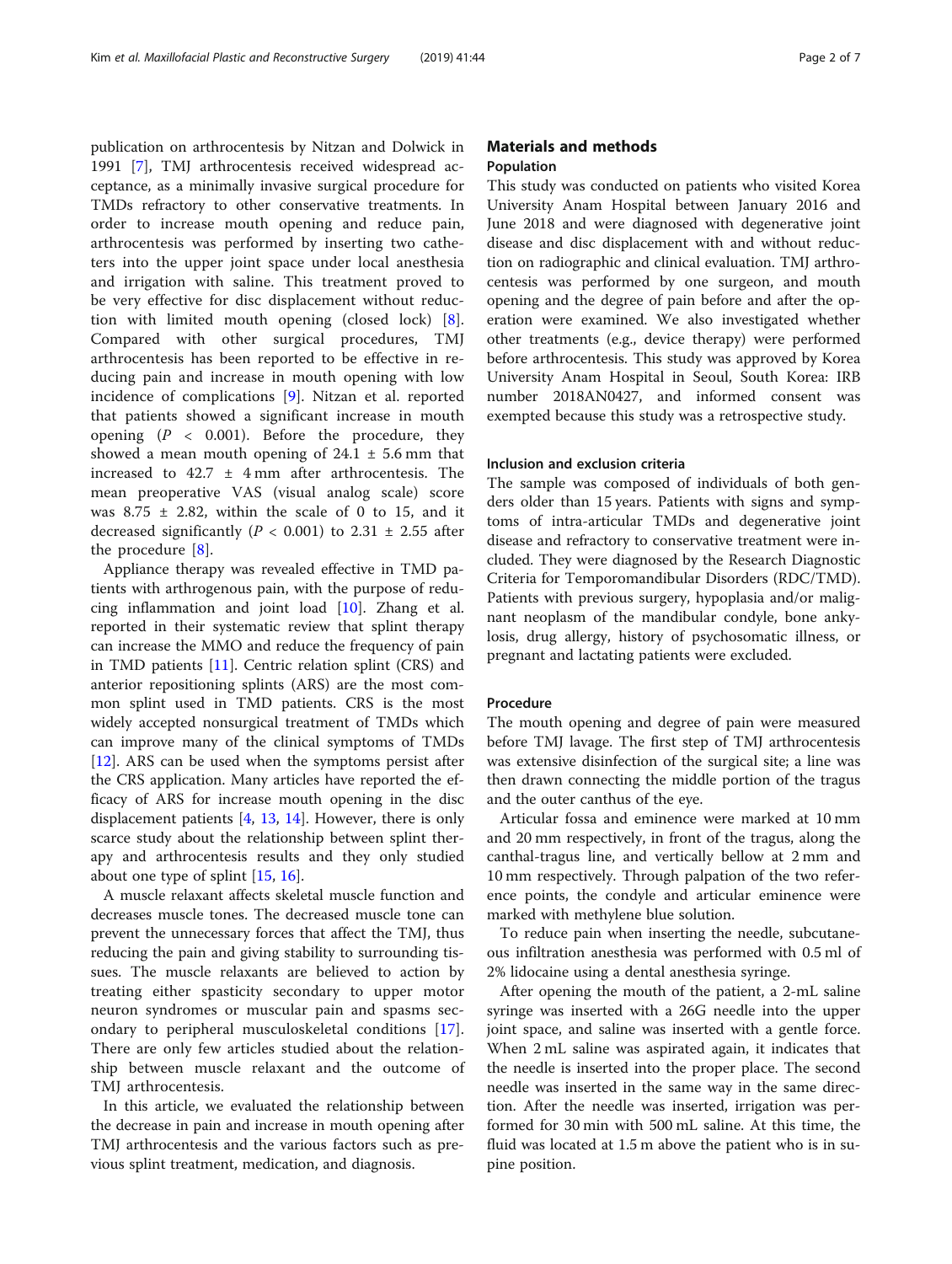Immediately after surgery, the surgeon injected hyaluronic acid into the operative site of the patient, and the distance between the maxillary and mandibular central incisors was measured to determine the MMO. Pain was recorded using the VAS, which is a subjective assessment. Postoperative MMO and VAS was measured 4 days after the procedure when patients came to the clinic for follow-up. The splint therapy was continued after 4-day follow-up.

#### Splint therapy

CRS and ARS were used to some patients in this study. CRS was used to reduce the bite force and joint load. ARS was used in patients with disc displacement, patients whose symptom persists after physical therapy or joint inflammation, and patients with severe inflammation to reduce the occlusal load. Splints were used prior to arthrocentesis. The period and duration of the appliance use varied depending on each patient's symptom. Patients with severe symptoms wore the splint for 24 h (less than 1 week), and when the symptoms subsided, they were told to wear the splint during nighttime only.

#### Muscle relaxant

Muscle relaxant was prescribed to patients with muscle tenderness or pain. Thiosina Tab. (thiocolchicoside 4 mg, aescin 20 mg) was used to patients three times a day. The medicine was prescribed more than 7 days depending on the symptom of the patients. Muscle relaxant was prescribed with painkiller (Somalgen Tab, talniflumate 370 mg) for the same days.

#### Statistical analysis

SPSS for Windows® (version 12.0, SPSS Inc., Chicago, IL, USA) was used for statistical analysis. To evaluate the result of arthrocentesis, paired  $t$  test was conducted. To compare the result of arthrocentesis categorized by various factors,  $t$  test and ANOVA were used.  $P < 0.05$  was considered statistically significant in this study.

#### Results

The 57 patients with TMD met the eligibility criteria and underwent arthrocentesis (24 male patients and 33 female patients). Of the 57 cases with TMJ lavage, 6 cases were performed on both sides and 51 cases were unilateral; 27 cases were of the right side and 24 were left.

The average age of the patients was  $38.65 \pm 17.59$  years old (Table 1). As a result of arthrocentesis, the preoperative pain score of 4.77  $\pm$  1.98 decreased to 1.74  $\pm$  1.89, and this difference was statistically significant ( $P < 0.05$ ) (Table 2). The MMO increased from  $37.25 \pm 7.40$  to  $46.35 \pm 7.39$  after arthrocentesis, and this change was statistically significant ( $P < 0.05$ ) (Table 2). Patients were

Table 1 Baseline characteristics

|                 | Patients ( $N = 57$ ) |
|-----------------|-----------------------|
| Age (year)      |                       |
| Ν               | 57                    |
| Mean (SD)       | 38.65 (17.59)         |
| Median (Q1, Q3) | 32.00 (23.00, 54.00)  |
| (Min, max)      | (15.00, 76.00)        |
| Sex, n (%)      |                       |
| Male            | 24 (42.11)            |
| Female          | 33 (57.89)            |

sorted into two groups based on whether they underwent appliance therapy before arthrocentesis. Twentyfive out of 57 patients underwent splint therapy before arthrocentesis. Patients who used TMJ splint before arthrocentesis showed slightly better improvement in MMO (9.76) and a better decrease in VAS score (3.42) than the other group (8.59, 2.73), but this change was not statistically significant (Tables [3](#page-3-0) and [4\)](#page-4-0).

Patients treated with ARS showed most pain relief  $(3.67 \pm 2.50)$  $(3.67 \pm 2.50)$  $(3.67 \pm 2.50)$  after arthrocentesis (Table 3). However, there was no statistical significance ( $P = 0.400$ ). With regard to MMO, the patients who were treated by both ARS and CRS showed more improvement  $(10.53 \pm 5.94)$ than other groups (treated without appliance and treated with ARS) (Table [4](#page-4-0)). However, it was not statistically significant ( $P = 0.599$ ). One patient was excluded in statistics because only one patient was treated with CRS.

Patients were diagnosed by the RDC/TMD criteria. Patients were divided into the following three groups: disc displacement with locking group (RDC/TMD criteria; disc displacement without reduction with locking-closed lock), disc displacement without locking group (RDC/ TMD criteria; disc displacement with reduction, disc displacement with reduction with intermittent locking, disc displacement without reduction without locking), and degenerative joint disease group. There was no statistically significant association between preoperative diagnosis and pain relief (Table [3](#page-3-0)). However, patients with disc displacement without reduction with limited mouth opening (closed lock) showed the highest improvement in mouth opening (11.13  $\pm$  6.73) and it was significantly

Table 2 Result of arthrocentesis

|            | Ν  | Pre   |        |       |        |         |  |
|------------|----|-------|--------|-------|--------|---------|--|
|            |    | Mean  | (SD)   | Mean  | (SD)   | value*  |  |
| <b>VAS</b> | 57 | 4.77  | (1.98) | 1.74  | (1.89) | < .0001 |  |
| <b>MMO</b> | 57 | 37.25 | (7.40) | 46.35 | (7.39) | < .0001 |  |

 $P < 0.05$  was considered statistically significant

Pre preoperative, post postoperative, VAS visual analog scaled, MMO maximum mouth opening

\* p-value calculated by paired t-test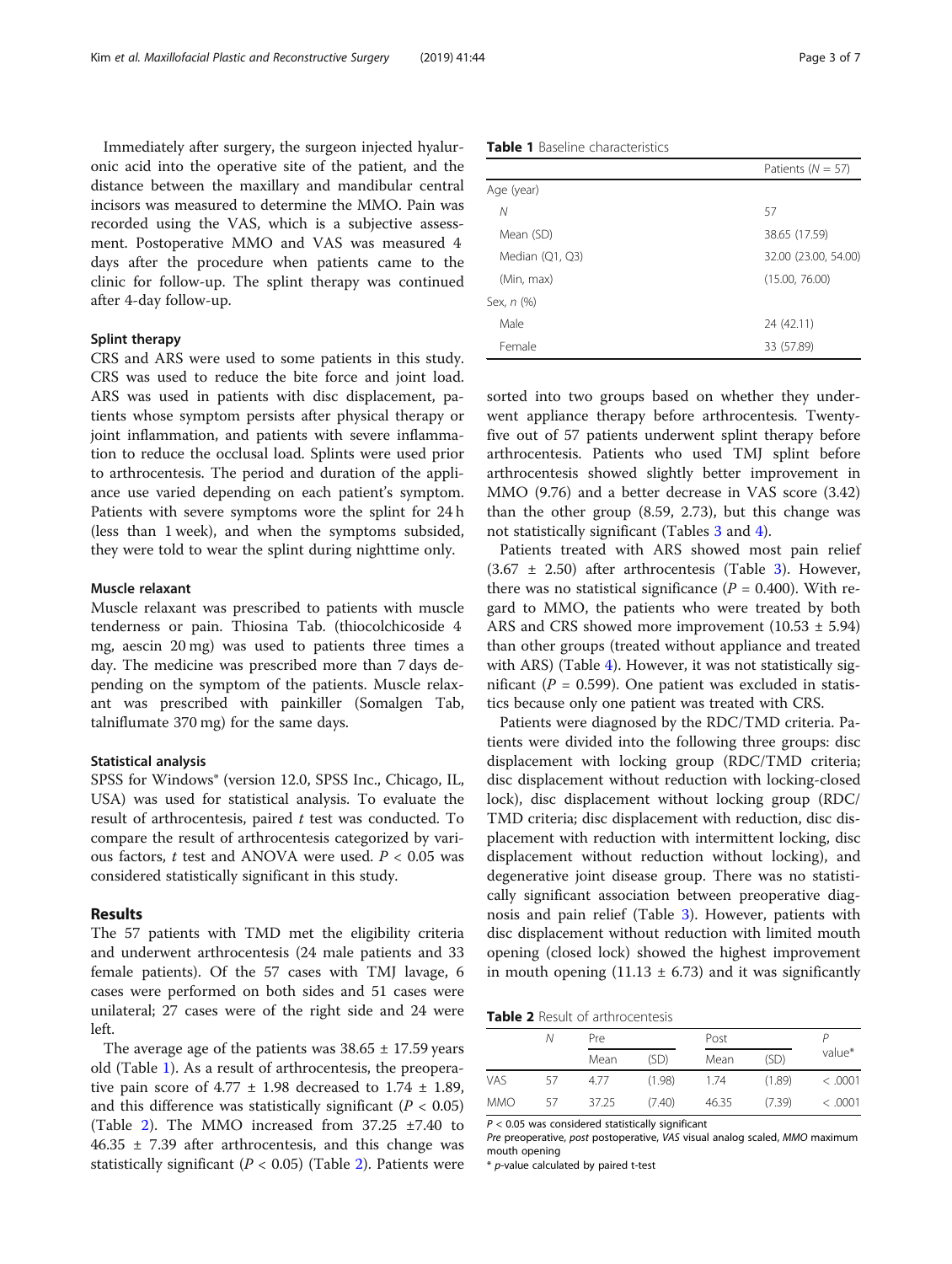<span id="page-3-0"></span>

|                      | <b>VAS</b>   |      |        |      |        |            |                                |        |                       |
|----------------------|--------------|------|--------|------|--------|------------|--------------------------------|--------|-----------------------|
|                      | $\mathcal N$ | Pre  |        | Post |        | $P$ value* | Difference <sup>†</sup> of VAS |        | $P$ value             |
|                      |              | Mean | (SD)   | Mean | (SD)   |            | Mean                           | (SD)   |                       |
| Appliance treatment  |              |      |        |      |        |            |                                |        | $0.1768$ <sup>a</sup> |
| No splint            | 32           | 4.48 | (1.94) | 1.75 | (1.92) | < .0001    | $-2.73$                        | (1.88) |                       |
| Splint tx            | 25           | 5.14 | (2.02) | 1.72 | (1.88) | < .0001    | $-3.42$                        | (1.87) |                       |
| Type of appliance tx |              |      |        |      |        |            |                                |        | 0.4002 <sup>b</sup>   |
| No splint            | 32           | 4.48 | (1.94) | 1.75 | (1.92) | < .0001    | $-2.73$                        | (1.88) |                       |
| ARS                  | 9            | 5.00 | (2.87) | 1.33 | (2.18) | 0.0023     | $-3.67$                        | (2.50) |                       |
| ARS and CRS          | 15           | 5.23 | (1.50) | 2.07 | (1.71) | < .0001    | $-3.17$                        | (1.46) |                       |
| Dx                   |              |      |        |      |        |            |                                |        | 0.9568 <sup>b</sup>   |
| DD with locking      | 32           | 4.81 | (2.30) | 1.84 | (1.92) | < .0001    | $-2.97$                        | (1.84) |                       |
| DD without locking   | 15           | 4.80 | (1.74) | 1.67 | (1.72) | < .0001    | $-3.13$                        | (2.07) |                       |
| <b>DJD</b>           | 10           | 4.60 | (1.26) | 1.50 | (2.17) | 0.0008     | $-3.10$                        | (1.97) |                       |
| Muscle relaxants     |              |      |        |      |        |            |                                |        | $0.6760$ <sup>a</sup> |

Table  $3<sup>1</sup>$ 

 $P < 0.05$  considered statistically significant

DD disc displacement, DJD degenerative joint disease, ARS anterior repositioning splint, CRS centric relation splint

No 11 5.00 (2.41) 2.18 (1.78) 0.0004 − 2.82 (1.78) Yes 46 4.72 (1.90) 1.63 (1.91) < .0001 − 3.09 (1.93)

< 6 months 34 4.46 (2.24) 1.79 (1.97) < .0001 − 2.66 (1.96) ≥ 6 months 23 5.24 (1.44) 1.65 (1.80) < .0001 − 3.59 (1.68)

 ${\sf Locking}$  period  $0.0697^8$ 

 $*P$  value calculated by paired  $t$  test

 $<sup>†</sup>$ Difference = post – pre</sup>

<sup>a</sup>P value calculated by t-test

 ${}^{b}P$  value calculated by ANOVA

higher ( $P < 0.05$ ) than those with degenerative joint disease and those with disc displacement without limited mouth opening (Table [4\)](#page-4-0).

Forty-six out of 57 patients took a muscle relaxant to reduce the TMJ symptoms before arthrocentesis (Tables 3 and [4](#page-4-0)). These patients showed slightly better improvements in MMO and VAS scores, but it was not significant (Tables 3 and [4\)](#page-4-0).

Patients were also classified by the locking period. Locking was defined as subjective mouth opening limitation that patients say. To evaluate the efficacy of arthrocentesis on acute and chronic locking state, patients were divided into two groups depending on the locking period. Twenty-three out of 57 patients suffered from TMJ locking for more than 6 months (Tables 3 and [4](#page-4-0)). Patients with TMJ locking more than 6 months showed better results after arthrocentesis. However, this was not statistically significant when compared with the patients with TMJ locking period less than 6 months.

## **Discussion**

TMDs originate from the joint itself or arise due to any pathology of the muscles [\[18\]](#page-5-0). The TMJ can adjust to the function of the jaws continuously by remodeling [[19\]](#page-5-0). However, when the functional load exceeds the

regenerative capacity of the joints, the remodeling becomes insufficient and results in structural change. These changes cause deformities in the TMJ, resulting in clinical symptoms.

Arthrocentesis has been demonstrated to be effective in treating disc displacement without reduction [\[20](#page-5-0)]. Arthrocentesis and lavage have been suggested to be useful for the management of other TMDs. Murakami et al. [[21\]](#page-5-0) reported that arthrocentesis showed favorable results in mitigating the symptoms of the advanced stage of internal derangement. It should be pointed out that arthrocentesis is effective in treating symptomatic TMDs [[9\]](#page-5-0). Patients with intra-articular TMDs were divided into three groups in this study. Patients with disc displacement were sorted by whether they have limited mouth opening (MMO < 40) or not. Patients with degenerative joint disease (DJD) were the third group. Late-stage DJD with acquired mandibular retrognathia requires surgical management; however, early-stage DJD without significant bony changes should be treated with nonsurgical methods or minimally invasive surgical methods, such as arthrocentesis and arthroscopy [[22\]](#page-6-0). In this study, arthrocentesis was effective in the early stage of DJD patient in improving range of MMO and reducing pain just as the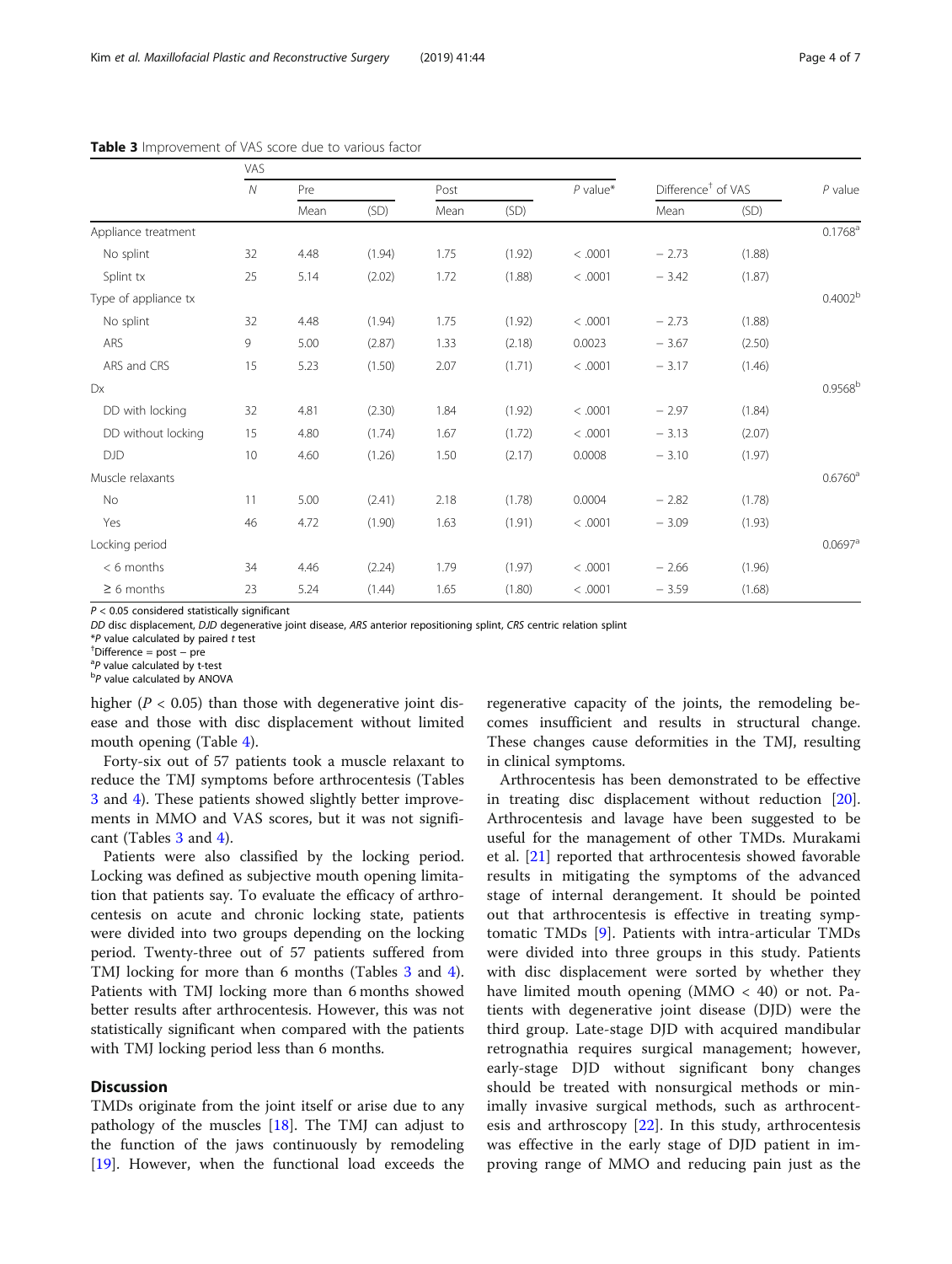|                      | <b>MMO</b>   |       |        |       |        |            |                                |        |                       |
|----------------------|--------------|-------|--------|-------|--------|------------|--------------------------------|--------|-----------------------|
|                      | $\mathcal N$ | Pre   |        | Post  |        | $P$ value* | Difference <sup>+</sup> of MMO |        | $P$ value             |
|                      |              | Mean  | (SD)   | Mean  | (SD)   |            | Mean                           | (SD)   |                       |
| Appliance treatment  |              |       |        |       |        |            |                                |        | $0.4792^{\text{a}}$   |
| No splint            | 32           | 36.84 | (8.33) | 45.44 | (8.64) | < .0001    | 8.59                           | (6.61) |                       |
| Splint tx            | 25           | 37.76 | (6.12) | 47.52 | (5.33) | < .0001    | 9.76                           | (5.46) |                       |
| Type of appliance tx |              |       |        |       |        |            |                                |        | 0.5993 <sup>b</sup>   |
| No splint            | 32           | 36.84 | (8.33) | 45.44 | (8.64) | < .0001    | 8.59                           | (6.61) |                       |
| ARS                  | 9            | 38.11 | (5.58) | 46.89 | (5.80) | 0.0007     | 8.78                           | (4.94) |                       |
| ARS and CRS          | 15           | 37.27 | (6.69) | 47.80 | (5.39) | < .0001    | 10.53                          | (5.94) |                       |
| Dx                   |              |       |        |       |        |            |                                |        | $0.0156^{b}$          |
| DD with locking      | 32           | 33.38 | (6.97) | 44.50 | (8.14) | < .0001    | 11.13                          | (6.73) |                       |
| DD without locking   | 15           | 42.40 | (4.40) | 48.80 | (5.56) | < .0001    | 6.40                           | (4.27) |                       |
| <b>DJD</b>           | 10           | 41.90 | (4.61) | 48.60 | (5.99) | 0.0003     | 6.70                           | (3.80) |                       |
| Muscle relaxants     |              |       |        |       |        |            |                                |        | 0.6190 <sup>a</sup>   |
| No                   | 11           | 38.09 | (6.47) | 46.36 | (5.18) | 0.0005     | 8.27                           | (5.37) |                       |
| Yes                  | 46           | 37.04 | (7.65) | 46.35 | (7.87) | < .0001    | 9.30                           | (6.31) |                       |
| Locking period       |              |       |        |       |        |            |                                |        | $0.6441$ <sup>a</sup> |
| $< 6$ months         | 34           | 37.26 | (8.06) | 46.06 | (8.37) | 0.0005     | 8.79                           | (5.80) |                       |

<span id="page-4-0"></span>Table 4 Improvement in MMO due to various factor

 $P < 0.05$  was considered statistically significant

DD disc displacement, DJD degenerative joint disease, ARS anterior repositioning splint, CRS centric relation splint

≥ 6 months 23 37.22 (6.46) 46.78 (5.78) < .0001 9.57 (6.64)

 $*p$  value calculated by paired t-test

 $\overline{P}$ Difference = post − pre

 ${}^{a}P$  value calculated by t test

 ${}^{b}P$  value calculated by ANOVA

formal study by Nitzan et al. [\[9](#page-5-0)]. When comparing the result of arthrocentesis in the three groups, the disc displacement with locking group showed significant MMO recovery than the other two groups (Table 4). The mechanism of MMO recovery in closed lock patients is uncertain, because the cause of the limited motion and pathology is still unknown [\[23\]](#page-6-0). The relieve of negative pressure on the disc, adhesion, and surface friction might be the reason for the significant MMO recovery of the closed lock group.

TMJ splints such as ARS and CRS are most widely used conservative treatment that relieve the joint and muscle pain based on TMD education [\[14](#page-5-0)]. It was demonstrated that stabilization splints reduce the number of painful muscles and the degree of the pain after short use [[24\]](#page-6-0). ARS was used for patients with anterior disc displacement and patients with onset of limited ability to mouth opening. To reduce the occlusal instability, ARS was used for only a short time and the use of stabilization splint was followed. CRS was used for patients with muscle hyperactivity and parafunctional activity in this study. There was no significant additional pain relief and MMO recovery by applying the occlusal splint before arthrocentesis, as shown in Tables [3](#page-3-0) and 4.

The result does not concur with the formal study that concluded arthrocentesis is more effective when used in conjunction with splint therapy  $[18, 25]$  $[18, 25]$  $[18, 25]$  $[18, 25]$  $[18, 25]$ . In this study, patients underwent appliance treatment in various periods and duration. Also, only short-term results were analyzed. In a long-term study by Lee et al, simultaneous wearing of splint after arthrocentesis showed a better result than preoperative splint treatment  $[16]$  $[16]$ . So further long-term study is needed for determining the relationship between the splint use and arthrocentesis.

There were studies about arthrocentesis that pre-scribed muscle relaxant after the procedure [[26,](#page-6-0) [27](#page-6-0)]. However, there were scarce studies comparing patients with or without muscle relaxant. The results of arthrocentesis with or without muscle relaxant were statistically analyzed in our study. There was no statistical difference between the two groups in short-term evaluation.

Locking period was one of the factors that were analyzed in this study. The result was that patient with locking more than 6 months showed slightly better results, but it was not statistically significant (Tables [3](#page-3-0) and 4). However, the study was conducted in a short period to evaluate the relationship between the efficacy of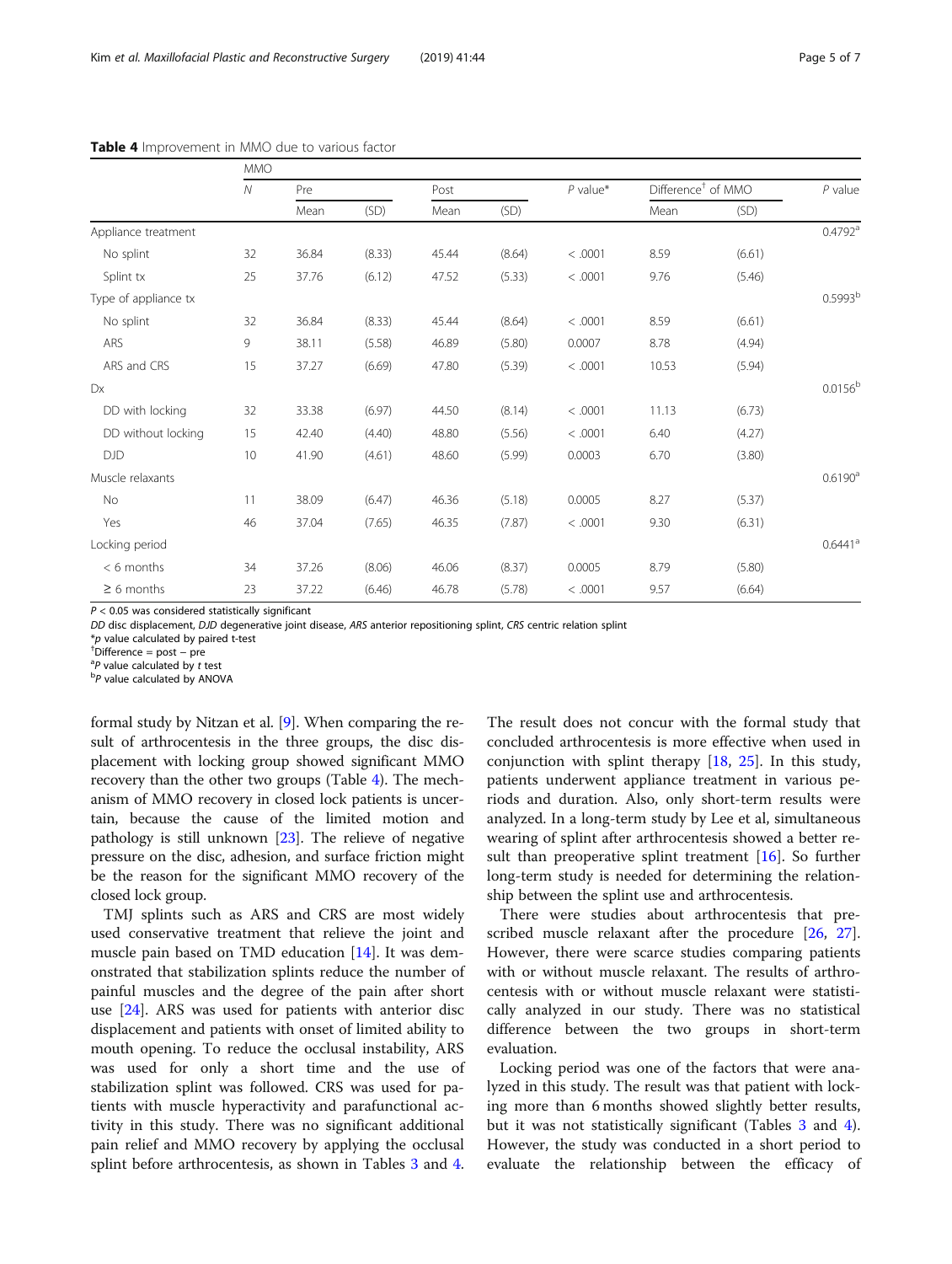<span id="page-5-0"></span>arthrocentesis and locking period. Thus, further study is needed to evaluate the relationship between locking period and TMJ arthrocentesis.

We investigated the MMO to evaluate the function of the TMJ. However, this study lacks information about the lateral movements of the jaws and TMJ. Hence, further study is needed to evaluate the improvement in TMJ function after arthrocentesis. The study was conducted to short-term follow-up, so it could not evaluate the long-term results.

In this study, there were no complications such as facial nerve injury, pre-auricular hematoma, superficial temporal artery injury, and needle breakage in the joint [[28\]](#page-6-0) after TMJ arthrocentesis.

## Conclusion

The average MMO increase after arthrocentesis was 9.10 mm, and patients with disc displacement without reduction with locking (closed lock) showed most recovery in MMO and showed statistically significant results. Among other factors, patients who used ARS and CRS preoperatively showed the second-best results in MMO.

The average pain relief of patients after arthrocentesis was 3.03 in VAS scale, and patients using ARS preoperatively showed the most pain relief.

#### Abbreviations

MMO: Maximum mouth opening; TMDs: Temporomandibular disorders; TMJ: Temporomandibular joint; VAS: Visual analog scale

#### Acknowledgements

This work was supported by the Basic Science Research Program through the National Research Foundation funded by the Ministry of Education (NRF-2017R1D1A1B03028418).

#### Authors' contributions

CWK is the first author. SHJ is the corresponding author. Each author took part in the design of the study, the clinical data collection, and writing of the manuscript, and all agreed with the accuracy of the content of the paper. This work has not been published elsewhere in any form and any language. All authors read and approved the final manuscript.

#### Funding

The authors declare that they have no funding.

#### Availability of data and materials

Please contact the author for data requests.

#### Ethics approval and consent to participate

Approved (Korea University Anam Hospital in Seoul, South Korea: IRB number 2018AN0427).

#### Consent for publication

All participants included in the paper agreed with providing information and publication of papers.

#### Competing interests

The authors declare that they have no competing interests.

#### Received: 25 June 2019 Accepted: 9 September 2019 Published online: 22 October 2019

#### References

- 1. Monje-Gil F, Nitzan D, Gonzalez-Garcia R (2012) Temporomandibular joint arthrocentesis. Review of the literature. Med Oral Patol Oral Cir Bucal 17: e575–e581
- 2. Larheim TA, Hol C, Ottersen MK, Mork-Knutsen BB, Arvidsson LZ (2018) The role of imaging in the diagnosis of temporomandibular joint pathology. Oral Maxillofac Surg Clin North Am. [https://doi.org/10.1016/j.coms.2018.04.](https://doi.org/10.1016/j.coms.2018.04.001) [001](https://doi.org/10.1016/j.coms.2018.04.001)
- 3. Wilkes CH (1989) Internal derangements of the temporomandibular joint. Pathological variations. Arch Otolaryngol Head Neck Surg 115:469–477
- 4. Pihut M, Gorecka M, Ceranowicz P, Wieckiewicz M (2018) The efficiency of anterior repositioning splints in the management of pain related to temporomandibular joint disc displacement with reduction. Pain Res Manag 2018:9089286
- 5. Schiffman E, Ohrbach R, Truelove E et al (2014) Diagnostic Criteria for Temporomandibular Disorders (DC/TMD) for clinical and research applications: recommendations of the International RDC/TMD Consortium Network\* and Orofacial Pain Special Interest Group†. J Oral Facial Pain Headache 28:6–27
- 6. Al-Khotani A, Naimi-Akbar A, Albadawi E, Ernberg M, Hedenberg-Magnusson B, Christidis N (2016) Prevalence of diagnosed temporomandibular disorders among Saudi Arabian children and adolescents. J Headache Pain 17:41
- 7. Nitzan DW, Dolwick MF (1991) An alternative explanation for the genesis of closed-lock symptoms in the internal derangement process. J Oral Maxillofac Surg 49:810–815 discussion 815-816
- 8. Nitzan DW, Dolwick MF, Martinez GA (1991) Temporomandibular joint arthrocentesis: a simplified treatment for severe, limited mouth opening. J Oral Maxillofac Surg 49:1163–1167 discussion 1168-1170
- 9. Nitzan DW, Price A (2001) The use of arthrocentesis for the treatment of osteoarthritic temporomandibular joints. J Oral Maxillofac Surg 59:1154– 1159 discussion 1160
- 10. Greene CS, Menchel HF (2018) The use of oral appliances in the management of temporomandibular disorders. Oral Maxillofac Surg Clin North Am 30:265
- 11. Zhang C, Wu JY, Deng DL et al (2016) Efficacy of splint therapy for the management of temporomandibular disorders: a meta-analysis. Oncotarget 7:84043–84053
- 12. Al-Ani Z, Gray RJ, Davies SJ, Sloan P, Glenny AM (2005) Stabilization splint therapy for the treatment of temporomandibular myofascial pain: a systematic review. J Dent Educ 69:1242–1250
- 13. Okeson JP (1988) Long-term treatment of disk-interference disorders of the temporomandibular joint with anterior repositioning occlusal splints. J Prosthet Dent 60:611–616
- 14. Carraro JJ, Caffesse RG (1978) Effect of occlusal splints on TMJ symptomatology. J Prosthet Dent 40:563–566
- 15. Alpaslan C, Kahraman S, Guner B, Cula S (2008) Does the use of soft or hard splints affect the short-term outcome of temporomandibular joint arthrocentesis? Int J Oral Maxillofac Surg 37:424–427
- 16. Lee HS, Baek HS, Song DS et al (2013) Effect of simultaneous therapy of arthrocentesis and occlusal splints on temporomandibular disorders: anterior disc displacement without reduction. J Korean Assoc Oral Maxillofac Surg 39:14–20
- 17. Chou R, Peterson K, Helfand M (2004) Comparative efficacy and safety of skeletal muscle relaxants for spasticity and musculoskeletal conditions: a systematic review. J Pain Symptom Manage 28:140–175
- 18. Bilici IS, Emes Y, Aybar B, Yalcin S (2018) Evaluation of the effects of occlusal splint, trigger point injection and arthrocentesis in the treatment of internal derangement patients with myofascial pain disorders. J Craniomaxillofac Surg 46:916–922
- 19. Milam SB, Schmitz JP (1995) Molecular biology of temporomandibular joint disorders: proposed mechanisms of disease. J Oral Maxillofac Surg 53:1448– 1454
- 20. Okeson JP, Hayes DK (1986) Long-term results of treatment for temporomandibular disorders: an evaluation by patients. J Am Dent Assoc 112:473–478
- 21. Murakami K, Moriya Y, Goto K, Segami N (1996) Four-year follow-up study of temporomandibular joint arthroscopic surgery for advanced stage internal derangements. J Oral Maxillofac Surg 54:285–290 discussion 291